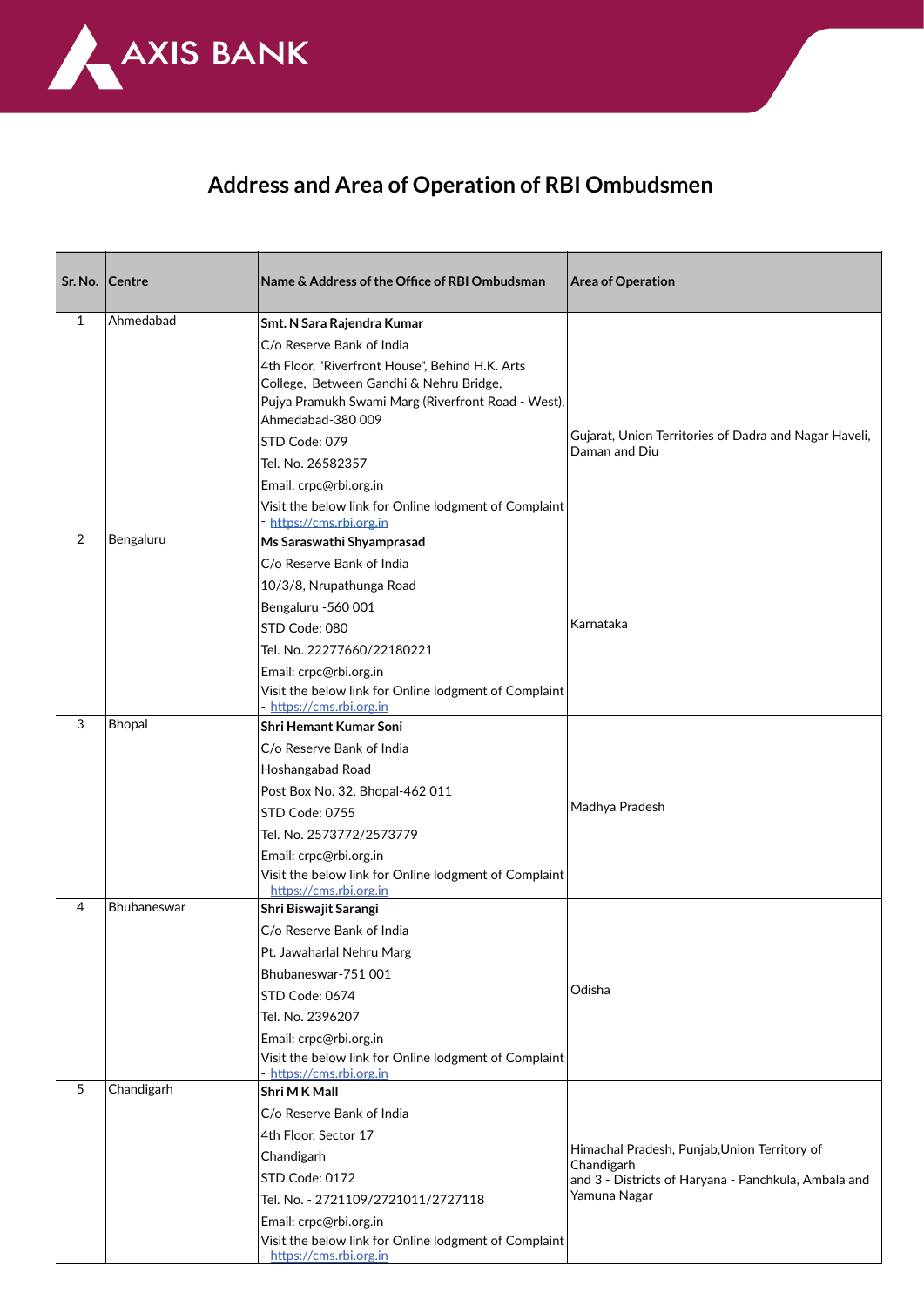| 6  | Chennai   | Dr. Balu Kenchappa                                                                                          |                                                                                                        |
|----|-----------|-------------------------------------------------------------------------------------------------------------|--------------------------------------------------------------------------------------------------------|
|    |           | C/o Reserve Bank of India                                                                                   |                                                                                                        |
|    |           | Fort Glacis, Chennai 600 001                                                                                |                                                                                                        |
|    |           | STD Code: 044                                                                                               | Tamil Nadu, Union Territories of Puducherry (except                                                    |
|    |           | Tel No. 25395964                                                                                            | Mahe Region) and Andaman and Nicobar Islands                                                           |
|    |           |                                                                                                             |                                                                                                        |
|    |           | Email: crpc@rbi.org.in<br>Visit the below link for Online lodgment of Complaint<br>- https://cms.rbi.org.in |                                                                                                        |
| 7  | Dehradun  | Shri Arun Bhagoliwal                                                                                        |                                                                                                        |
|    |           | C/o Reserve Bank of India                                                                                   |                                                                                                        |
|    |           | 74/1 G.M.V.N. Building, 1st floor,                                                                          |                                                                                                        |
|    |           | Rajpur Road,                                                                                                | Uttarakhand and seven districts of Uttar Pradesh viz.,                                                 |
|    |           | Dehradun - 248 001                                                                                          | Saharanpur, Shamli (Prabudh Nagar), Muzaffarnagar,                                                     |
|    |           | STD Code: 0135                                                                                              | Baghpat, Meerut, Bijnor and Amroha (Jyotiba Phule                                                      |
|    |           | Tel No.: 2742001                                                                                            | Nagar)                                                                                                 |
|    |           | Email: crpc@rbi.org.in                                                                                      |                                                                                                        |
|    |           | Visit the below link for Online lodgment of Complaint                                                       |                                                                                                        |
|    |           | - https://cms.rbi.org.in                                                                                    |                                                                                                        |
| 8  | Guwahati  | Shri Thotngam Jamang                                                                                        |                                                                                                        |
|    |           | C/o Reserve Bank of India                                                                                   |                                                                                                        |
|    |           | Station Road, Pan Bazar                                                                                     |                                                                                                        |
|    |           | Guwahati-781 001                                                                                            | Assam, Arunachal Pradesh, Manipur, Meghalaya,                                                          |
|    |           | STD Code: 0361                                                                                              | Mizoram, Nagaland and Tripura                                                                          |
|    |           | Tel.No. 2542556/2512929                                                                                     |                                                                                                        |
|    |           | Email: crpc@rbi.org.in                                                                                      |                                                                                                        |
|    |           | Visit the below link for Online lodgment of Complaint                                                       |                                                                                                        |
| 9  | Hyderabad | - https://cms.rbi.org.in                                                                                    |                                                                                                        |
|    |           | <b>Shri T Srinivasa Rao</b>                                                                                 |                                                                                                        |
|    |           | C/o Reserve Bank of India                                                                                   |                                                                                                        |
|    |           | 6-1-56, Secretariat Road                                                                                    |                                                                                                        |
|    |           | Saifabad, Hyderabad-500 004<br>STD Code: 040                                                                | Andhra Pradesh and Telangana                                                                           |
|    |           | Tel. No. 23210013                                                                                           |                                                                                                        |
|    |           | Email: crpc@rbi.org.in                                                                                      |                                                                                                        |
|    |           | Visit the below link for Online lodgment of Complaint                                                       |                                                                                                        |
|    |           | - https://cms.rbi.org.in                                                                                    |                                                                                                        |
| 10 | Jaipur    | Ms. Rekha Chandanaveli                                                                                      |                                                                                                        |
|    |           | C/o Reserve Bank of India,                                                                                  |                                                                                                        |
|    |           | 4th floor Rambagh Circle,                                                                                   |                                                                                                        |
|    |           | Tonk Road, Jaipur - 302 004                                                                                 |                                                                                                        |
|    |           | STD Code: 0141                                                                                              | Rajasthan                                                                                              |
|    |           | Tel. No. 2577931                                                                                            |                                                                                                        |
|    |           | Email: crpc@rbi.org.in                                                                                      |                                                                                                        |
|    |           | Visit the below link for Online lodgment of Complaint                                                       |                                                                                                        |
| 11 | Jammu     | - https://cms.rbi.org.in<br><b>Shri Ramesh Chand</b>                                                        |                                                                                                        |
|    |           | C/o Reserve Bank of India,                                                                                  |                                                                                                        |
|    |           | Rail Head Complex,                                                                                          |                                                                                                        |
|    |           | Jammu- 180012                                                                                               |                                                                                                        |
|    |           | STD Code: 0191                                                                                              | Union Territories of Jammu & Kashmir and Ladakh                                                        |
|    |           | Tel No.: 2477905                                                                                            |                                                                                                        |
|    |           | Email: crpc@rbi.org.in                                                                                      |                                                                                                        |
|    |           | Visit the below link for Online lodgment of Complaint                                                       |                                                                                                        |
|    |           | https://cms.rbi.org.in                                                                                      |                                                                                                        |
| 12 | Kanpur    | Shri P K Nayak                                                                                              |                                                                                                        |
|    |           | C/o Reserve Bank of India                                                                                   |                                                                                                        |
|    |           | M. G. Road, Post Box No. 82                                                                                 | Uttar Pradesh (excluding Districts of Ghaziabad,                                                       |
|    |           | Kanpur-208 001                                                                                              | Gautam                                                                                                 |
|    |           | STD Code: 0512                                                                                              | Buddha Nagar, Saharanpur, Shamli (Prabudh Nagar),<br>Muzaffarnagar, Baghpat, Meerut, Bijnor and Amroha |
|    |           | Tel. No. 2305174/2303004                                                                                    | (Jyotiba Phule Nagar)                                                                                  |
|    |           | Email: crpc@rbi.org.in                                                                                      |                                                                                                        |
|    |           | Visit the below link for Online lodgment of Complaint                                                       |                                                                                                        |
|    |           | - https://cms.rbi.org.in                                                                                    |                                                                                                        |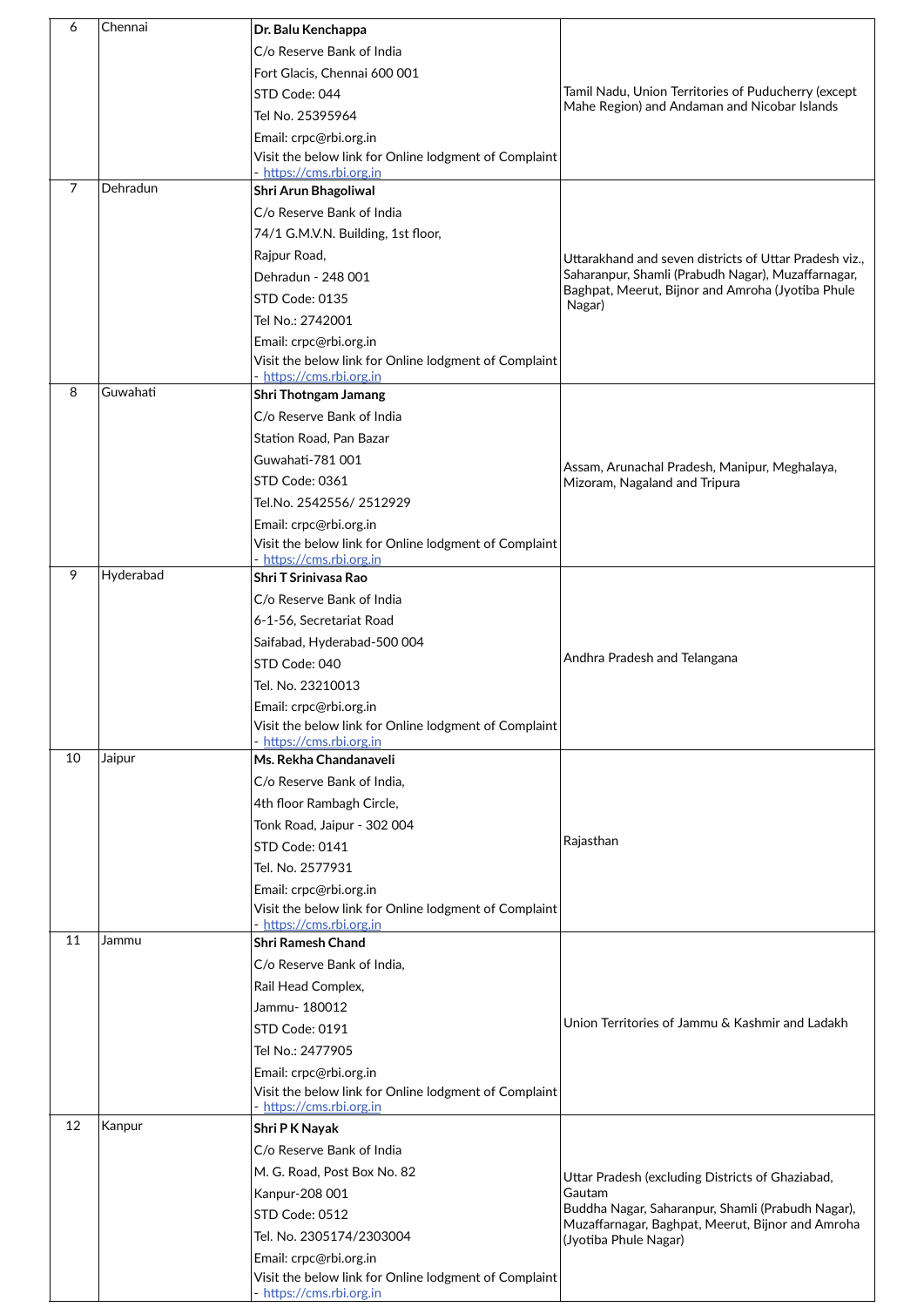| 13 | Kolkata         | Shri Rabindra Kishore Panda                                                       |                                                      |
|----|-----------------|-----------------------------------------------------------------------------------|------------------------------------------------------|
|    |                 | C/o Reserve Bank of India                                                         |                                                      |
|    |                 | 15, Netaji Subhash Road                                                           |                                                      |
|    |                 | Kolkata-700 001                                                                   |                                                      |
|    |                 | STD Code: 033                                                                     | West Bengal and Sikkim                               |
|    |                 | Tel. No. 22310217                                                                 |                                                      |
|    |                 | Email: crpc@rbi.org.in                                                            |                                                      |
|    |                 | Visit the below link for Online lodgment of Complaint                             |                                                      |
|    | Mumbai (I)      | https://cms.rbi.org.in                                                            |                                                      |
| 14 |                 | Dr. Neena Rohit Jain                                                              |                                                      |
|    |                 | C/o Reserve Bank of India                                                         |                                                      |
|    |                 | 4th Floor, RBI Byculla Office Building,                                           |                                                      |
|    |                 | Opp. Mumbai Central Railway Station,                                              |                                                      |
|    |                 | Byculla, Mumbai-400 008                                                           | Districts of Mumbai, Mumbai Suburban and Thane       |
|    |                 | STD Code: 022                                                                     |                                                      |
|    |                 | Tel No. 23022028                                                                  |                                                      |
|    |                 | Email: crpc@rbi.org.in                                                            |                                                      |
|    |                 | Visit the below link for Online lodgment of Complaint<br>- https://cms.rbi.org.in |                                                      |
| 15 | Mumbai (II)     | Dr. Sushanta Kumar Kar                                                            |                                                      |
|    |                 | C/o Reserve Bank of India,                                                        |                                                      |
|    |                 | 4th Floor, RBI Byculla Office                                                     |                                                      |
|    |                 | Building, Opp. Mumbai Central                                                     |                                                      |
|    |                 | Railway Station, Byculla,                                                         | Maharashtra, (except the districts of Mumbai, Mumbai |
|    |                 | Mumbai-400 008                                                                    | Suburban and Thane) and Goa                          |
|    |                 | STD Code: 022                                                                     |                                                      |
|    |                 | Tel No.: 23001483                                                                 |                                                      |
|    |                 | Email: crpc@rbi.org.in                                                            |                                                      |
|    |                 | Visit the below link for Online lodgment of Complaint                             |                                                      |
| 16 | Patna           | - https://cms.rbi.org.in<br>Shri Rajesh Jai Kanth                                 |                                                      |
|    |                 | C/o Reserve Bank of India                                                         |                                                      |
|    |                 | Patna-800 001                                                                     |                                                      |
|    |                 | STD Code: 0612                                                                    |                                                      |
|    |                 | Tel. No. 2322569/2323734                                                          | Bihar                                                |
|    |                 | Email: crpc@rbi.org.in                                                            |                                                      |
|    |                 | Visit the below link for Online lodgment of Complaint                             |                                                      |
| 17 | New Delhi (I)   | - https://cms.rbi.org.in                                                          |                                                      |
|    |                 | Shri R.K. Moolchandani                                                            |                                                      |
|    |                 | C/o Reserve Bank of India,                                                        |                                                      |
|    |                 | Sansad Marg, New Delhi                                                            | North, North-West, West, South-West, New Delhi and   |
|    |                 | STD Code: 011                                                                     | South districts of Delhi                             |
|    |                 | Tel. No. 23725445                                                                 |                                                      |
|    |                 | Email: crpc@rbi.org.in<br>Visit the below link for Online lodgment of Complaint   |                                                      |
|    |                 | https://cms.rbi.org.in                                                            |                                                      |
| 18 | New Delhi (II)  | Ms. Ruchi A S H                                                                   |                                                      |
|    |                 | C/o Reserve Bank of India                                                         |                                                      |
|    |                 | Sansad Marg, New Delhi                                                            | Haryana (except Panchkula, Yamuna Nagar and          |
|    |                 | STD Code: 011                                                                     | Ambala Districts) and Ghaziabad and Gautam Budh      |
|    |                 | Tel. No. 23724856                                                                 | Nagar districts of Uttar Pradesh                     |
|    |                 | Email: crpc@rbi.org.in                                                            |                                                      |
|    |                 | Visit the below link for Online lodgment of Complaint                             |                                                      |
| 19 | New Delhi (III) | - https://cms.rbi.org.in<br>Ms. Suchitra Maurya                                   |                                                      |
|    |                 | C/o Reserve Bank of India                                                         |                                                      |
|    |                 | Sansad Marg, New Delhi                                                            |                                                      |
|    |                 | STD Code: 011                                                                     | North-East, Central, Shahdara, East and South-East   |
|    |                 | Tel. No. 23715393                                                                 | districts of Delhi                                   |
|    |                 | Email: crpc@rbi.org.in                                                            |                                                      |
|    |                 | Visit the below link for Online lodgment of Complaint                             |                                                      |
|    |                 | - https://cms.rbi.org.in                                                          |                                                      |